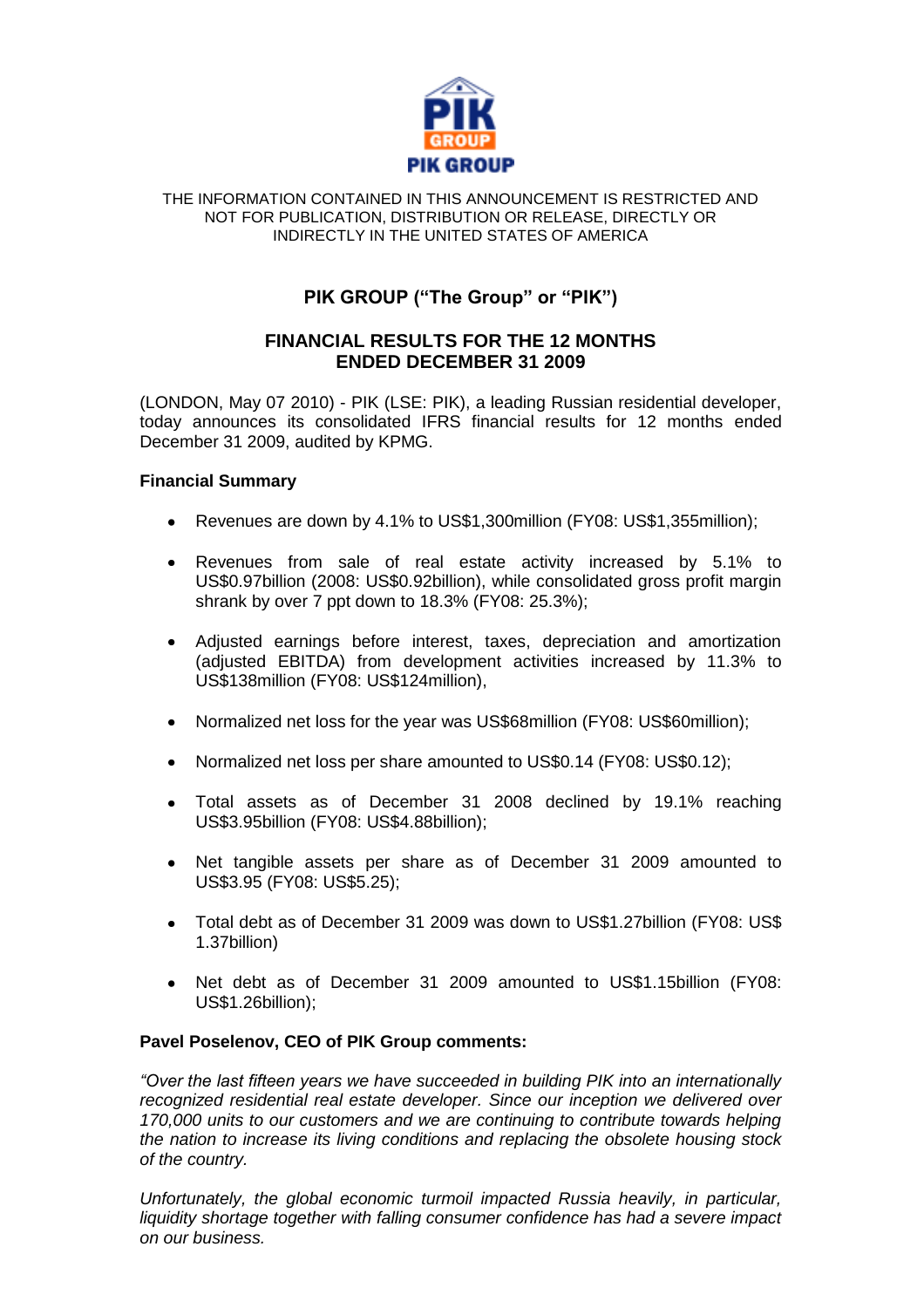*During 2009, we had to concentrate on shoring up our liquidity position, lowering our debt levels, extending debt duration and getting access to new financing. We received support from the federal government and managed to adjust our business to a new environment by cutting overheads. In 2010, the next step would be, as we believe repairing the balance sheet through deleveraging our business and achieving positive results on our projects.* 

*Looking ahead, we see positive signs of market recovery, especially based upon 1Q2010 presales pattern. We feel that the demand from retail customers has come*  back. The outlook for the real estate sector is getting brighter and longer-term, the *fundamentals for our business remain unchanged.* 

*There is a shortage of affordable residential housing in Russia (approximately 22 square meters per capita), huge potential of rapidly recovering mortgage market, a large obsolete housing stock in Russia and willingness of the nation to improve living conditions. These will be the key drivers for PIK Group's recovery and growth."*

#### **Enquiries:**

*Investors* PIK Group Tel: +7 495 505 97 33 ext. 1358 Viktor Szalkay *Head of Investor Relations International media* Citigate Dewe Rogerson Tel: +44 20 7638 9571 Tom Baldock Lindsay Noton *Russian media* Dmitry Ivliev Tel: +7 495 505 97 33 ext. 1028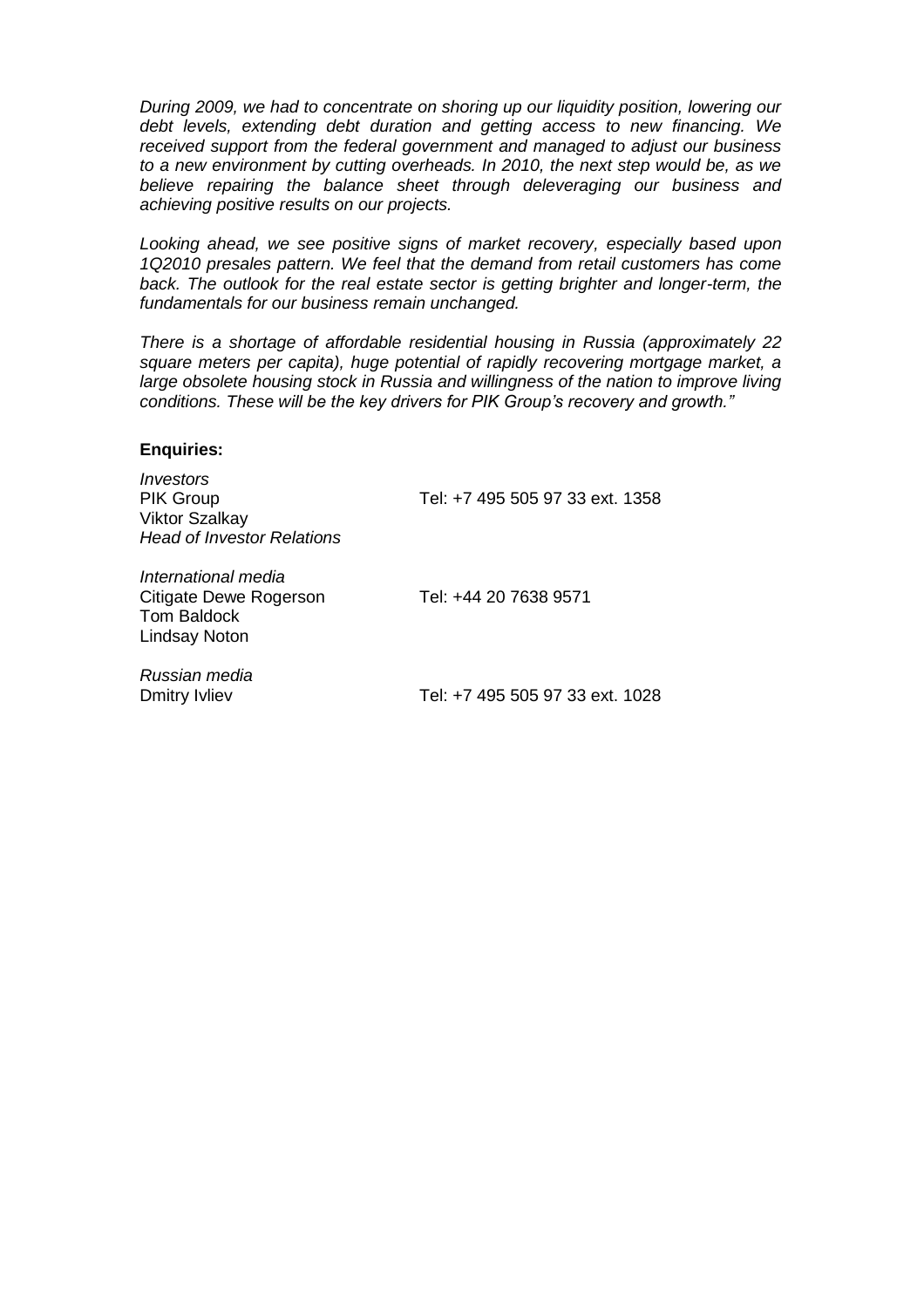*Note: The calculation of following measures used in this announcement is set below. Our calculations of the below measures may be different from the calculation used by other companies and therefore comparability may be limited. The below measures are not measures of financial performance under IFRS.* 

*1a). EBITDA represents net profit/loss for the period before income tax expenses, interest income, interest expense including penalties payable, depreciation and amortization.*

| <b>FY09</b>   | <b>FY08</b>      |
|---------------|------------------|
| <b>MM USD</b> | <b>USD</b><br>мм |
| (361)         | (1, 135)         |
| 27            | 43               |
| 208           | 93               |
| (13)          | (19)             |
| 27            | (51)             |
| (112)         | (1,069)          |
|               |                  |

*1b) Adjusted EBITDA from development activities represents net profit/loss for the period before income tax expenses, interest income, interest expense including penalties payable, depreciation, foreign exchange gain/(loss), impairment losses, impairment loss on financial assets, income/loss from sale of development rights and other income/expense.*

|                                                    | <b>FY09</b>   | <b>FY08</b>   |
|----------------------------------------------------|---------------|---------------|
|                                                    | <b>MM USD</b> | <b>MM USD</b> |
| Net (Loss)/profit for the year                     | (361)         | (1, 135)      |
| Depreciation and amortisation                      | 27            | 43            |
| Income tax expenses                                | 27            | (51)          |
| Interest expenses including penalties payable      | 208           | 93            |
| Interest income                                    | (12)          | (19)          |
| Impairment losses                                  | 147           | 967           |
| Impairment loss on financial assets                | 68            | 102           |
| Forex loss                                         | 20            | 118           |
| Income/loss from sale of development rights        |               | O             |
| Other income/expense                               | 13            | 6             |
| <b>Adjusted EBITDA from development activities</b> | 138           | 124           |

*2a) Normalized net profit/loss calculated as net profit impairment losses, impairment loss on financial assets, income/loss from sale of development rights, penalties and fines related to loans' late repayment and other income/expense.*

|                                                      | <b>FY09</b>   | <b>FY08</b>   |
|------------------------------------------------------|---------------|---------------|
|                                                      | <b>MM USD</b> | <b>MM USD</b> |
| Net (Loss)/profit for the year                       | (361)         | (1, 135)      |
| <b>Impairment losses</b>                             | 147           | 967           |
| Impairment loss on financial assets                  | 68            | 102           |
| Income/loss from sale of development rights          |               | 0             |
| Penalties and fines related to loans' late repayment | 64            |               |
| Other income/expense                                 | 13            | 6             |
| Normalized net profit                                | (68)          | (60)          |

*2b) Normalized profit/loss per share calculated as normalized net profit/loss divided by number of shares outstanding as of December 31.*

|                                                | <b>FY09</b>   | <b>FY08</b>   |
|------------------------------------------------|---------------|---------------|
|                                                | <b>MM USD</b> | <b>MM USD</b> |
| Normalized Net Profit                          | (68)          | (60)          |
| Number of shares outstanding as of December 31 | 493           | 490           |
| <b>Normalized Net Profit/share</b>             | (0.14USD)     | (0.12USD)     |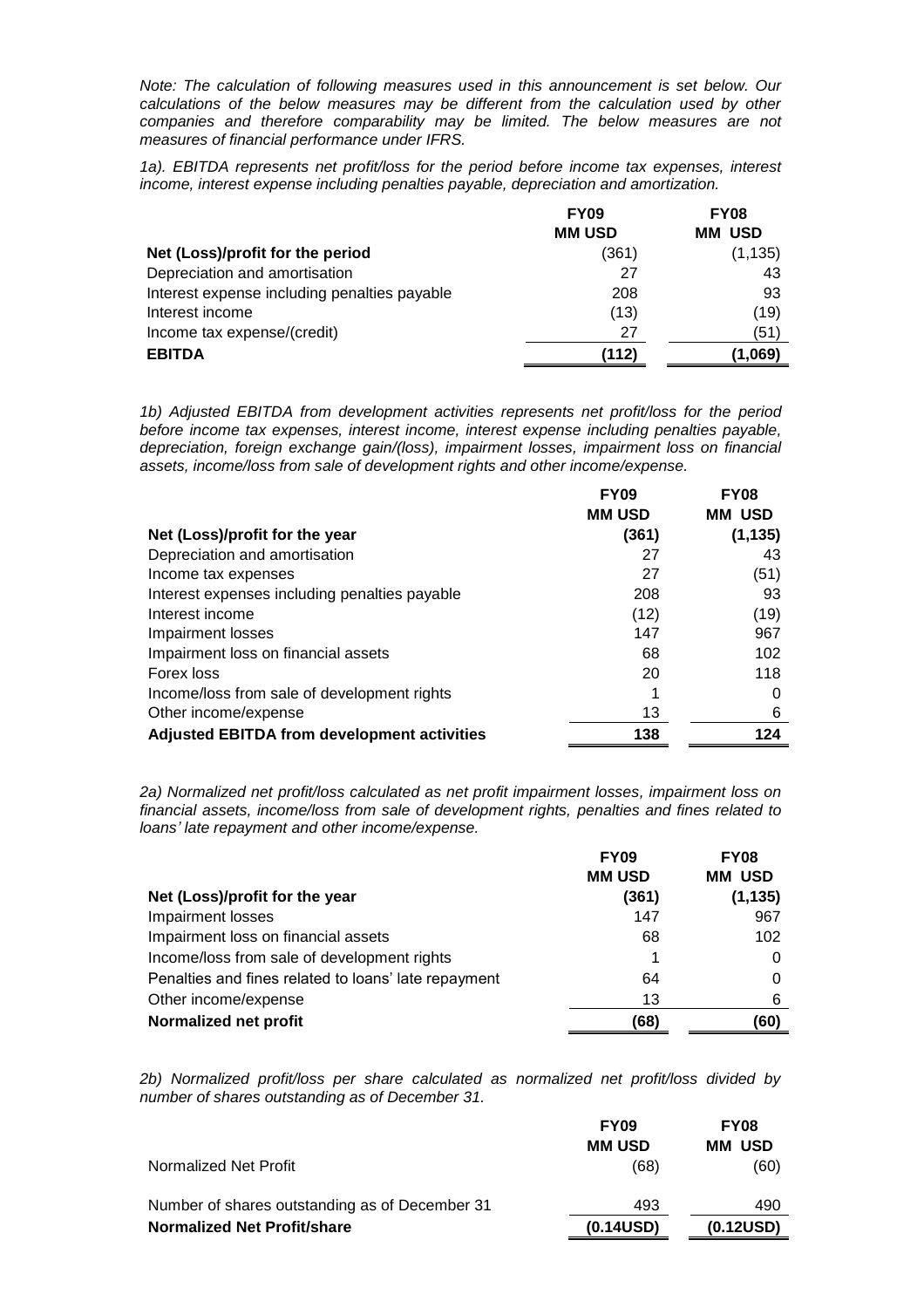*3. Total assets calculated as sum of non-current and current assets.*

|                          | December 31<br>2009 | December 31<br>2008 |
|--------------------------|---------------------|---------------------|
|                          | <b>MM USD</b>       | <b>MM USD</b>       |
| Total non-current assets | 1.223               | 1,500               |
| Total current assets     | 2.722               | 3,376               |
| <b>Total Assets</b>      | 3.945               | 4.876               |

*4. Total debt calculated as sum of non-current loans and borrowings, current loans and borrowings.*

|                                  | December 31<br>2009 | December 31<br>2008 |
|----------------------------------|---------------------|---------------------|
|                                  | <b>MM USD</b>       | <b>MM USD</b>       |
| Non-current loans and borrowings | 731                 | 286                 |
| Current loans and borrowings     | 535                 | 1,080               |
| <b>Total Debt</b>                | 1.266               | 1,366               |

*5. Net tangible assets per share calculated as total assets less total debt less intangible assets divided by number of shares outstanding as of period end.*

|                                 | December 31<br>2009 | December 31<br>2008 |
|---------------------------------|---------------------|---------------------|
| <b>Total Assets</b>             | 3.945               | 4,876               |
| <b>Total Debt</b>               | (1,266)             | (1, 367)            |
| Intangible assets               | (730)               | (935)               |
| Number of shares (mln shares)   | 493.2               | 490.2               |
| Net tangible assets/share, US\$ | 3.95                | 5.25                |

*6. Net Debt calculated as total debt less cash and cash equivalents.*

|                                              | December 31<br>2009<br><b>MM USD</b> | December 31<br>2008<br><b>MM USD</b> |
|----------------------------------------------|--------------------------------------|--------------------------------------|
| Total Debt                                   | 1.266<br>(113)                       | 1,366<br>(107                        |
| Cash and cash equivalents<br><b>Net Debt</b> | 1,153                                | 1,259                                |

*Some of the information in this press release may contain projections or other forwardlooking statements regarding future events or the future financial performance of PIK. You can identify forward-looking statements by terms such as "expect," "believe," "anticipate," "estimate," "intend," "will," "could," "may" or "might" the negative of such terms or other similar expressions. These statements are only predictions and actual events or results may differ materially. PIK does not intend to or undertake any obligation to update these statements to reflect events and circumstances occurring after the date hereof or to reflect the occurrence of unanticipated events. Many factors could cause the actual results to differ materially from those contained in PIK's projections or forward-looking statements, including, among others, general economic conditions, PIK's competitive environment, risks associated with operating in Russia, rapid technological and market change, and other factors specifically related to PIK and its operations.*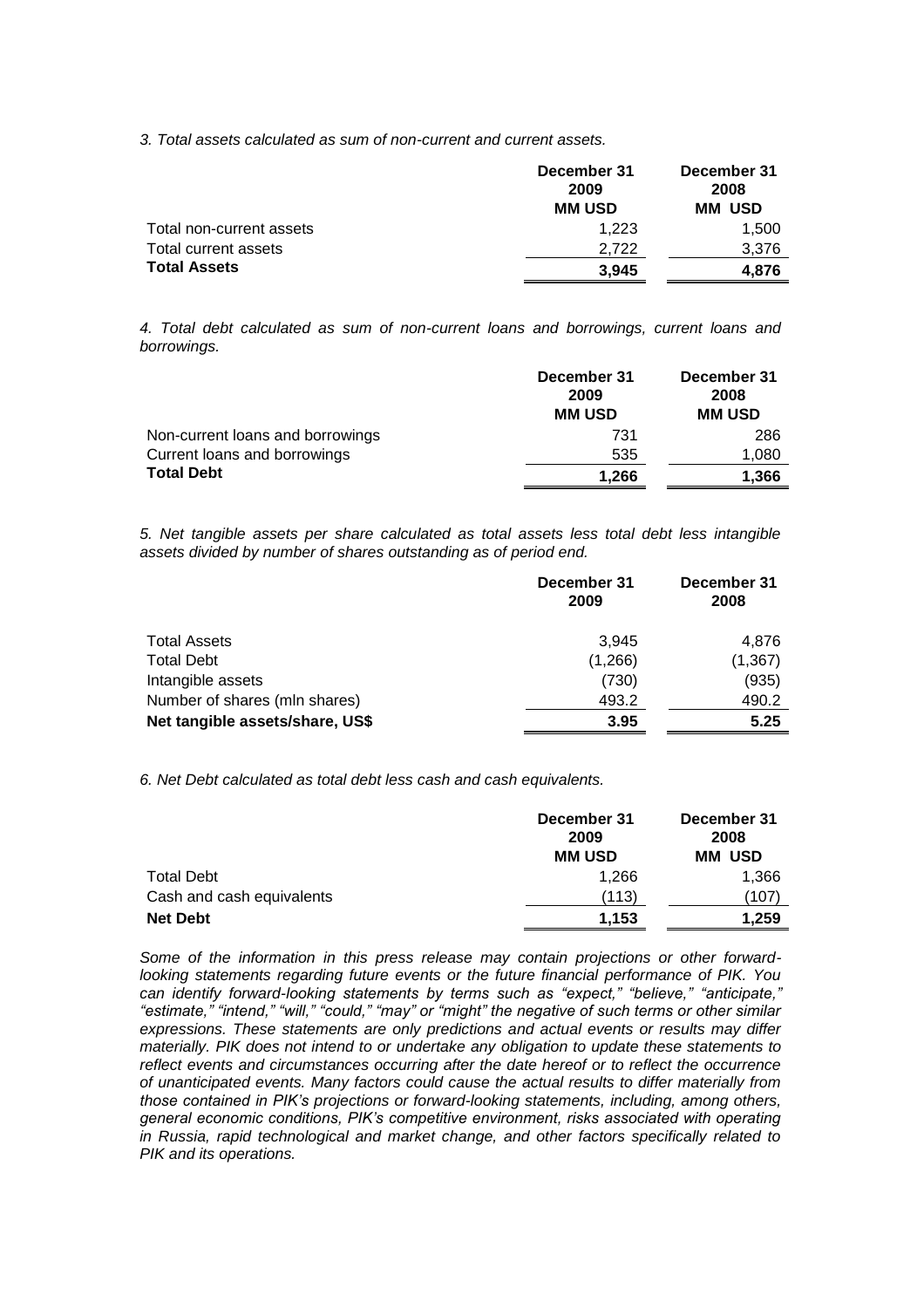### **Appendix Consolidated financial statements as of and for the year ended December 31 2009**

*Note: The Group's reporting currency is Russian roubles. However, for presentation purposes, these amounts were converted into US\$ using average RUB/US\$ exchange rate of the Central Bank of Russian Federation (FY09: 31.68; FY08: 24.86) for the income statement and using RUB/US\$ exchange rate (31 December 2009: 30.24; 31 December 2008: 29.38) for the balance sheet as of the date of reporting.*

*The full version of the IFRS financial statements is available on the Group's website at <http://www.pik-group.com/investors/financial-statements>*

### **Consolidated statement of financial position as of December 31 2009**

| <b>ASSETS</b>                                                 | 2009<br>audited<br>In MM<br><b>RUB</b> | 2008<br>audited<br>In MM<br><b>RUB</b> | 2009<br>In MM<br><b>USD</b> | 2008<br>In MM<br><b>USD</b> |
|---------------------------------------------------------------|----------------------------------------|----------------------------------------|-----------------------------|-----------------------------|
| <b>Non-current assets</b>                                     |                                        |                                        |                             |                             |
| Property, plant and equipment                                 | 10,390                                 | 12,840                                 | 344                         | 437                         |
| Intangible assets                                             | 22,072                                 | 27,455                                 | 730                         | 934                         |
| Investments in equity accounted investees                     | 3,460                                  | 3,522                                  | 114                         | 120                         |
| Other investments                                             | 997                                    | 169                                    | 33                          | 6                           |
| Deferred tax assets                                           | 86                                     | 71                                     | 3                           | $\overline{c}$              |
| <b>Total non-current assets</b>                               | 37,005                                 | 44,057                                 | 1,224                       | 1,500                       |
| <b>Current assets</b>                                         |                                        |                                        |                             |                             |
| Inventories                                                   | 67,345                                 | 77,184                                 | 2,227                       | 2,627                       |
| Other investments                                             | 872                                    | 4,223                                  | 29                          | 144                         |
| Income tax receivable                                         | 87                                     | 519                                    | 3                           | 18                          |
| Trade and other receivables                                   | 10,598                                 | 14,124                                 | 350                         | 481                         |
| Cash and cash equivalents                                     | 3,417                                  | 3,153                                  | 113                         | 107                         |
| <b>Total current assets</b>                                   | 82,319                                 | 99,203                                 | 2,722                       | 3,377                       |
| <b>Total assets</b>                                           | 119,324                                | 143,260                                | 3,945                       | 4,876                       |
| <b>EQUITY AND LIABILITIES</b><br><b>Equity</b>                |                                        |                                        |                             |                             |
| Share capital                                                 | 30,843                                 | 30,843                                 | 1,020                       | 1,050                       |
| Additional paid-in capital                                    | 20,082                                 | 20,082                                 | 664                         | 684                         |
| Treasury shares                                               |                                        | $-2,428$                               | $\boldsymbol{0}$            | $-83$                       |
| Reserve resulting from additional share<br>issue              | $-28,506$                              | $-28,506$                              | $-943$                      | $-970$                      |
| Retained earnings                                             | $-14,540$                              | $-1,011$                               | $-481$                      | $-34$                       |
| Total equity attributable to equity<br>holders of the Company | 7,879                                  | 18,980                                 | 261                         | 646                         |
| Minority interest                                             | 555                                    | 978                                    | 18                          | 33                          |
| <b>Total equity</b>                                           | 8,434                                  | 19,958                                 | 279                         | 679                         |
| <b>Non-current liabilities</b>                                |                                        |                                        |                             |                             |
| Loans and borrowings                                          | 22,121                                 | 8,393                                  | 731                         | 286                         |
| Trade and other payables                                      | 1,128                                  | 1,527                                  | 37                          | 52                          |
| Provisions                                                    |                                        | 46                                     | $\boldsymbol{0}$            | $\overline{2}$              |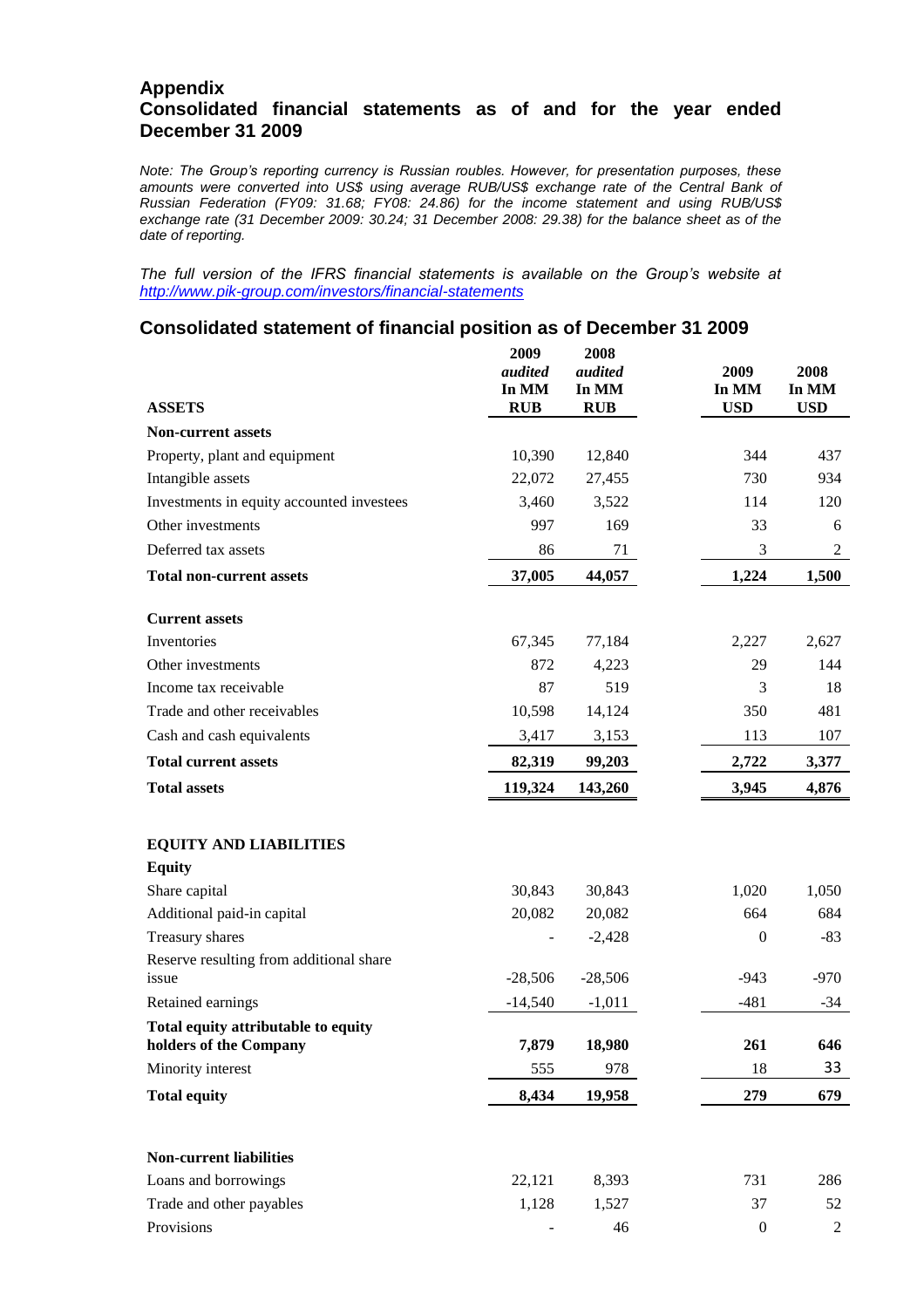| Deferred tax liabilities             | 5,858   | 6,135   | 194   | 209            |
|--------------------------------------|---------|---------|-------|----------------|
| <b>Total non-current liabilities</b> | 29,107  | 16,101  | 962   | 548            |
|                                      |         |         |       |                |
| <b>Current liabilities</b>           |         |         |       |                |
| Loans and borrowings                 | 16.169  | 31.742  | 535   | 1,080          |
| Trade and other payables             | 63.753  | 74.439  | 2.108 | 2,534          |
| Provisions                           | 609     | 894     | 20    | 30             |
| Income tax payable                   | 1,252   | 126     | 41    | $\overline{4}$ |
| <b>Total current liabilities</b>     | 81,783  | 107,201 | 2,704 | 3,649          |
| <b>Total liabilities</b>             | 110,890 | 123,302 | 3,666 | 4,197          |
| <b>Total equity and liabilities</b>  | 119,324 | 143,260 | 3,945 | 4,876          |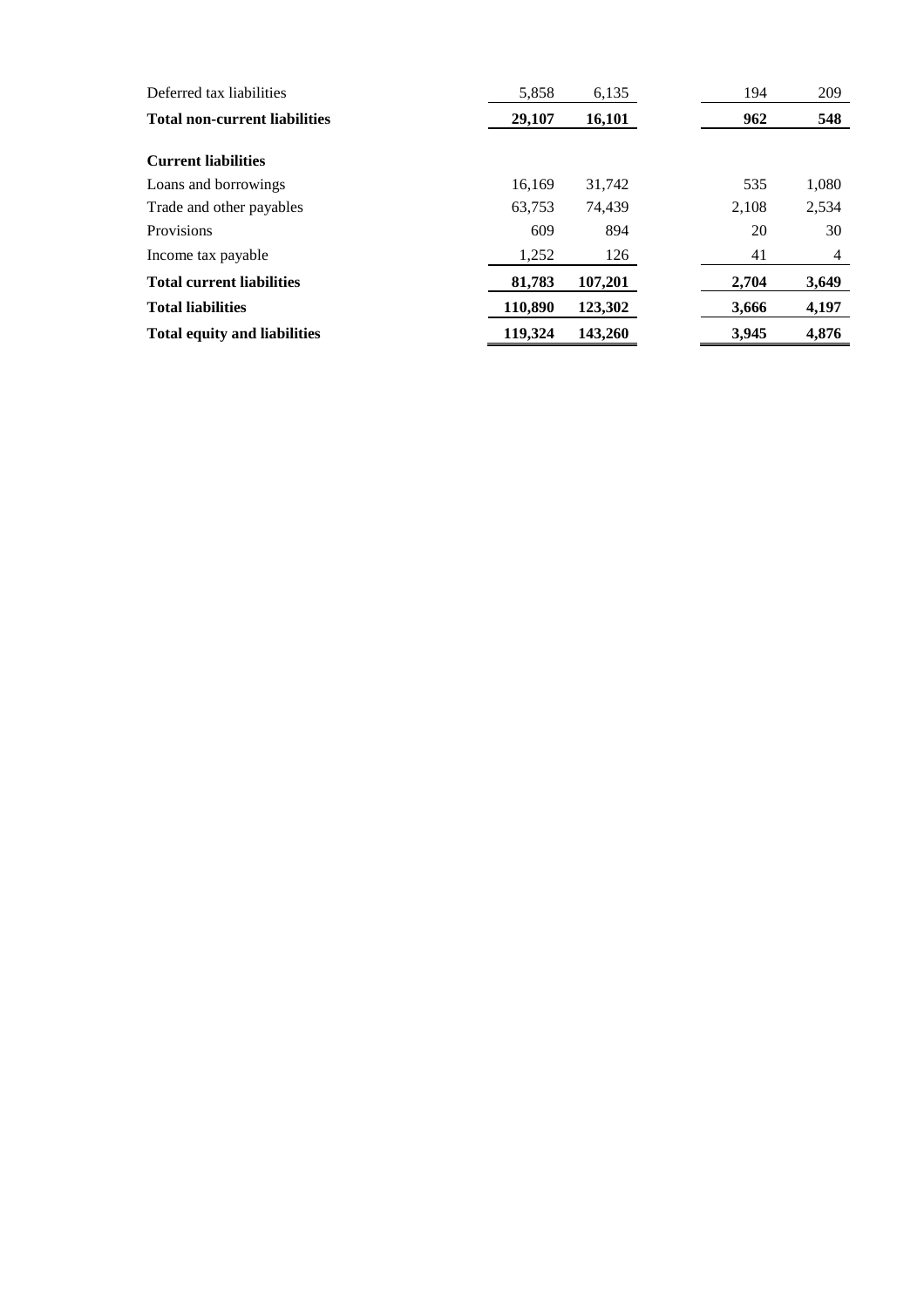## **Consolidated statement of comprehensive income for 12 months ended December 31 2009**

|                                                                        | 2009<br>audited<br>In MM<br><b>RUB</b> | 2008<br>audited<br>In MM<br><b>RUB</b> | 2009<br>In MM<br><b>USD</b> | 2008<br>In MM<br><b>USD</b> |
|------------------------------------------------------------------------|----------------------------------------|----------------------------------------|-----------------------------|-----------------------------|
| <b>Revenue</b>                                                         | 41,175                                 | 33,695                                 | 1,300                       | 1,355                       |
| Cost of sales                                                          | $-33,656$                              | $-25,169$                              | $-1,062$                    | $-1,012$                    |
| <b>Gross profit</b>                                                    | 7,519                                  | 8,526                                  | 238                         | 343                         |
| Gains and losses on disposal of<br>subsidiaries and development rights | $-1,272$                               |                                        | $-40$                       | $\theta$                    |
| Distribution expenses                                                  | $-477$                                 | $-974$                                 | $-15$                       | $-39$                       |
| Administrative expenses                                                | $-3,890$                               | $-5,540$                               | $-123$                      | $-223$                      |
| Impairment losses and reversal of<br>impairment loss                   | $-4,671$                               | $-24,028$                              | $-147$                      | $-967$                      |
| Finance income                                                         | 771                                    | 481                                    | 24                          | 19                          |
| Finance expenses                                                       | $-9,754$                               | $-7,933$                               | $-308$                      | $-319$                      |
| Share of loss of equity accounted<br>investees, net of income tax      | $-41$                                  | $-75$                                  | $-1$                        | $-3$                        |
| Loss before income tax                                                 | $-11,815$                              | $-29,543$                              | $-372$                      | $-1,189$                    |
| Income tax expense /(credit)                                           | $-866$                                 | 1,277                                  | $-27$                       | 51                          |
| Loss from continuing operations                                        | $-12,681$                              | $-28,266$                              | $-399$                      | $-1,138$                    |
| Profit from discontinued operations                                    | 1,193                                  | 85                                     | 38                          | 3                           |
| Loss and total comprehensive<br>income for the period for the period   | $-11,488$                              | $-28,181$                              | $-361$                      | $-1,135$                    |
| Attributable to:                                                       |                                        |                                        |                             |                             |
| Owners of the Company                                                  | $-11,115$                              | $-27,961$                              | $-350$                      | $-1,125$                    |
| Minority interest                                                      | $-373$                                 | $-220$                                 | $-11$                       | -9                          |
| Total comprehensive loss for the<br>period                             | $-11,488$                              | $-28,181$                              | $-361$                      | $-1,135$                    |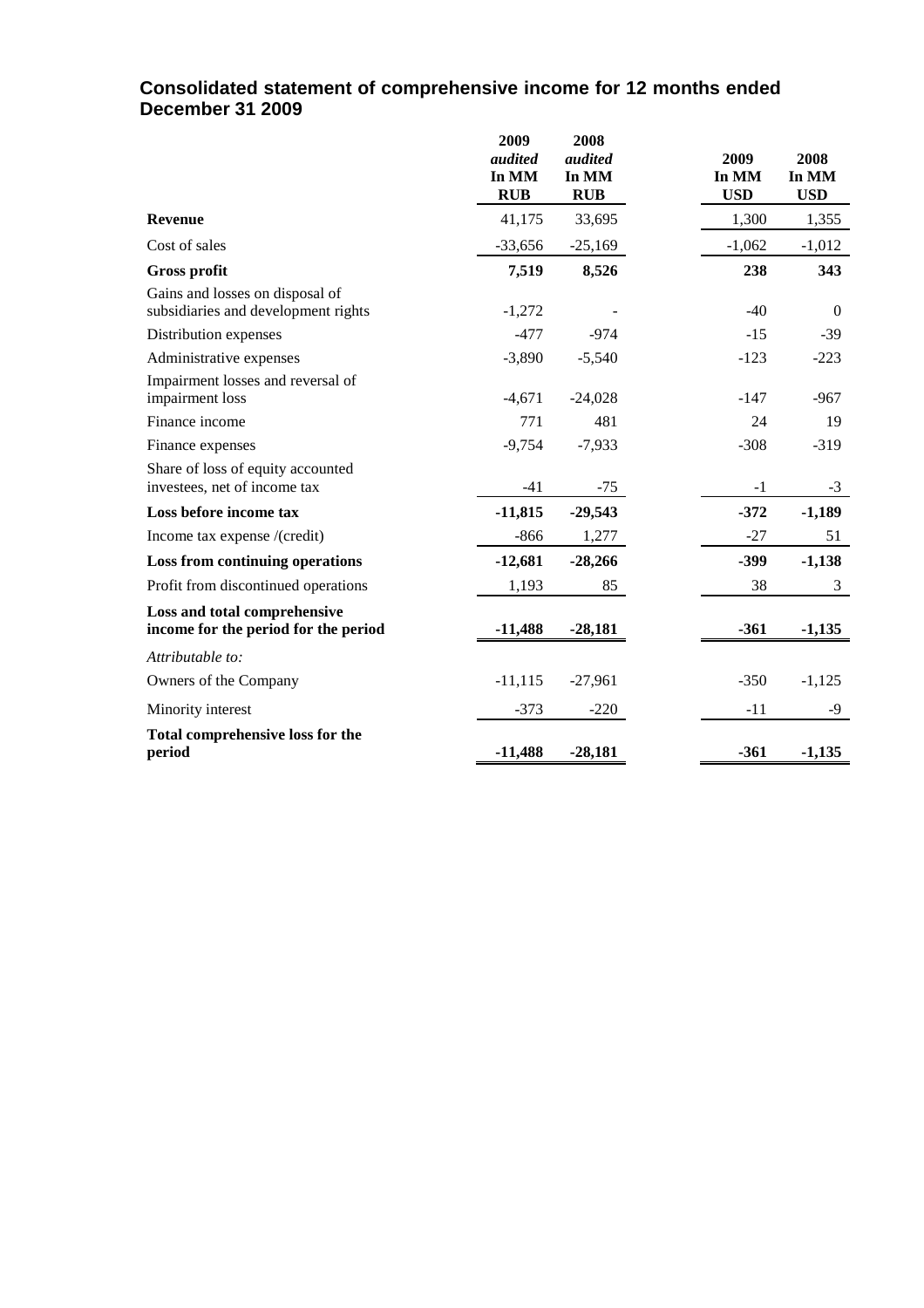# **Consolidated statement of cash flows for 12 months ended December 31 2009**

| <b>OPERATING ACTIVITIES</b>                                                                         | 2009<br>audited<br>In MM<br><b>RUB</b> | 2008<br>audited<br>In MM<br><b>RUB</b> | 2009<br>In MM<br><b>USD</b> | 2008<br>In MM<br><b>USD</b> |
|-----------------------------------------------------------------------------------------------------|----------------------------------------|----------------------------------------|-----------------------------|-----------------------------|
| <b>Loss from continuing operations</b>                                                              | $-11,488$                              | $-28,181$                              | $-363$                      | $-1,134$                    |
| Adjustments for:                                                                                    |                                        |                                        |                             |                             |
| Depreciation and amortisation                                                                       | 860                                    | 1,076                                  | 27                          | 43                          |
| <b>Impairment</b> losses                                                                            | 4,671                                  | 24,028                                 | 147                         | 967                         |
| Foreign exchange loss, net                                                                          | 642                                    | 2,941                                  | 20                          | 118                         |
| Loss on disposal of property, plant<br>and equipment                                                | $-16$                                  | 80                                     | $-1$                        | 3                           |
| Impairment loss on financial assets                                                                 | 2,147                                  | 2,547                                  | 68                          | 102                         |
| Income from disposal of                                                                             |                                        |                                        |                             |                             |
| development rights and subsidiaries<br>Share of loss of equity accounted                            | $-43$                                  |                                        | $-1$                        | $\boldsymbol{0}$            |
| investees                                                                                           | 41                                     | 75                                     | $\mathbf{1}$                | 3                           |
| Interest expense, including penalties<br>payable                                                    | 6,588                                  | 2,303                                  | 208                         | 93                          |
| Interest income                                                                                     | $-400$                                 | $-481$                                 | $-13$                       | $-19$                       |
| Income tax expense/(benefit)                                                                        | 866                                    | $-1,277$                               | 27                          | $-51$                       |
| <b>Cash from operating activities</b><br>before changes in working capital<br>and provisions        | 3,868                                  | 3,111                                  | 122                         | 125                         |
| Decrease/(Increase) in inventories                                                                  | 7,075                                  | $-28,338$                              | 223                         | $-1,140$                    |
| Decrease in trade and other<br>receivables                                                          | 1,519                                  | 2,382                                  | 48                          | 96                          |
| (Decrease)/Increase in trade and<br>other payables                                                  | $-7,119$                               | 35,128                                 | $-225$                      | 1,413                       |
| Decrease in provisions                                                                              |                                        | $-22$                                  | $\boldsymbol{0}$            | $-1$                        |
| Cash flows from operations before                                                                   |                                        |                                        |                             |                             |
| income taxes and interest paid                                                                      | 5,343                                  | 12,261                                 | 169                         | 493                         |
| Income taxes paid                                                                                   | $-218$                                 | $-925$                                 | $-7$                        | $-37$                       |
| Interest paid                                                                                       | $-3,937$                               | $-3,165$                               | $-124$                      | $-127$                      |
| Net cash (used in) /from operating<br>activities                                                    | 1,188                                  | 8,171                                  | 38                          | 329                         |
| <b>INVESTING ACTIVITIES</b>                                                                         |                                        |                                        |                             |                             |
| Proceeds from disposal of property,                                                                 |                                        |                                        |                             |                             |
| plant and equipment                                                                                 | 26                                     | 522                                    | 1                           | 21                          |
| Acquisition of other investments                                                                    | $\overline{\phantom{a}}$               | $-40$                                  | $\mathbf{0}$                | $-2$                        |
| Interest received                                                                                   | 22                                     | 331                                    | 1                           | 13                          |
| Acquisition of property, plant and<br>equipment                                                     | $-267$                                 | $-3,650$                               | $-8$                        | $-147$                      |
| Acquisition of development rights<br>and other intangible assets<br>Acquisition of equity accounted | $-223$                                 | $-17,657$                              | $-7$                        | $-710$                      |
| investees                                                                                           | $-2,208$                               |                                        | $-70$                       | $\boldsymbol{0}$            |
| Acquisition of minority interests                                                                   | $-61$                                  | $-374$                                 | $-2$                        | $-15$                       |
| Loans issued                                                                                        |                                        | $-3,084$                               | $\boldsymbol{0}$            | $-124$                      |
| Proceeds from sale of minority<br>interests and development rights                                  | 902                                    | 1,047                                  | 28                          | 42                          |